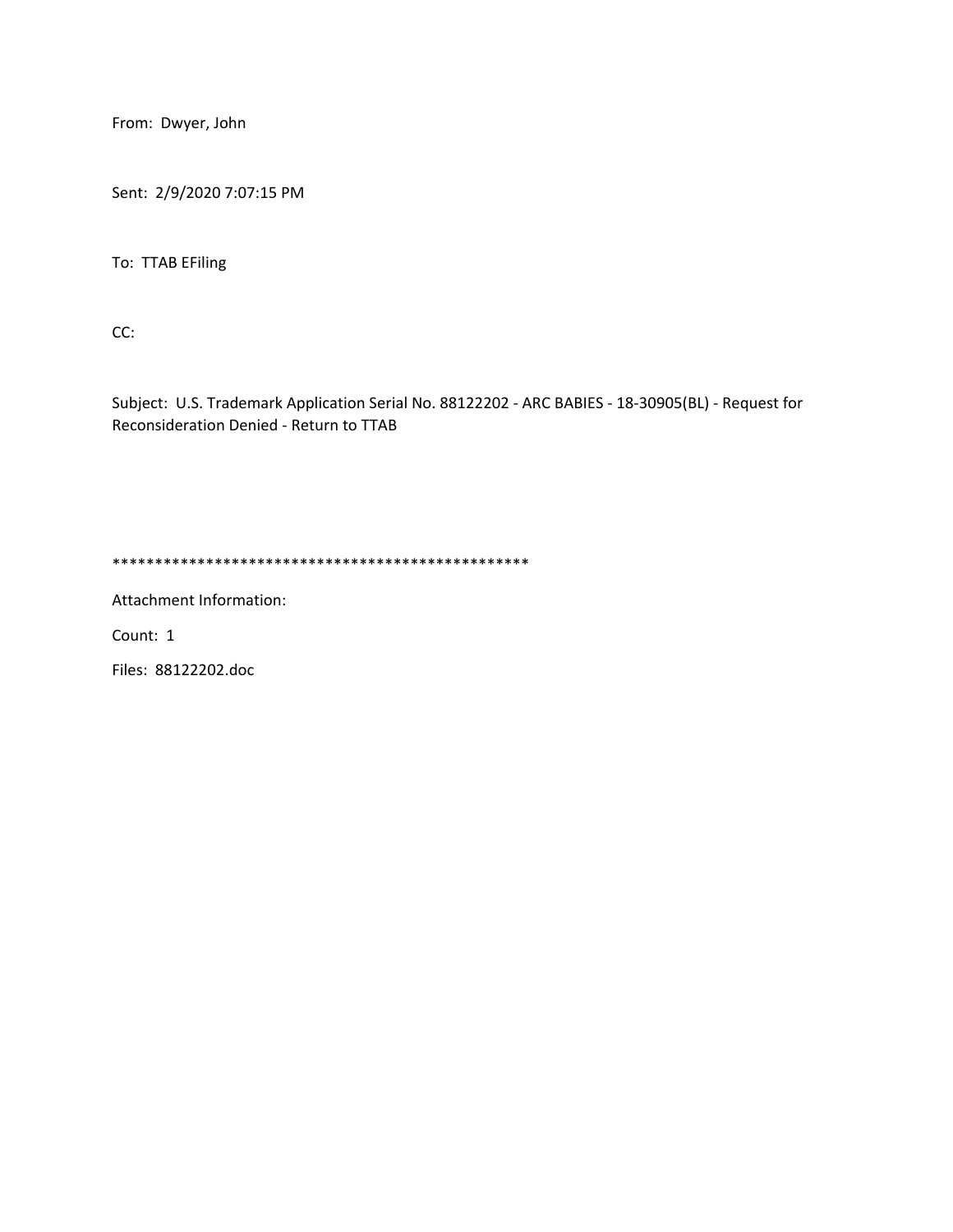## **United States Patent and Trademark Office (USPTO) Office Action (Official Letter) About Applicant's Trademark Application**

**U.S. Application Serial No.** 88122202

**Mark:** ARC BABIES

**Correspondence Address:** KATHERINE B. SALES, ESQ.

CISLO & THOMAS LLP

12100 WILSHIRE BLVD., SUITE 1700

LOS ANGELES, CA 90025

**Applicant:** American Reproductive Centers, Inc.

**Reference/Docket No.** 18-30905(BL)

**Correspondence Email Address:**

tmk@cislo.com

## **REQUEST FOR RECONSIDERATION**

## **AFTER FINAL ACTION**

## **DENIED**

**Issue date: February 09, 2020**

**Applicant's request for reconsideration is denied.** *See* 37 C.F.R. §2.63(b)(3). The trademark examining attorney has carefully reviewed applicant's request and determined the request did not: (1) raise a new issue, (2) resolve all the outstanding issue(s), (3) provide any new or compelling